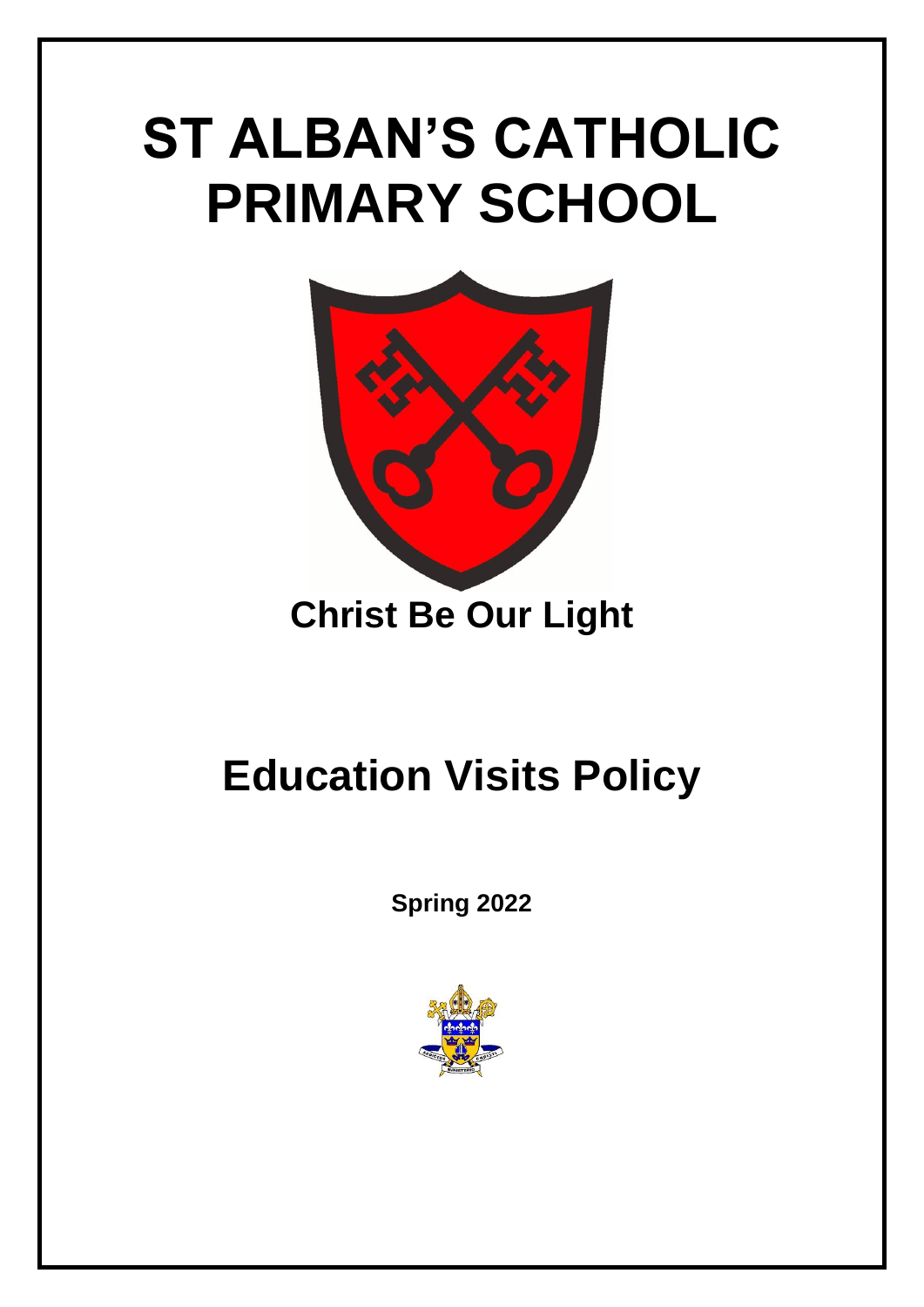The Governing Body follows the Cambridgeshire County Council's Educational Visits Policy as for the management of educational visits, with the following specific interpretations in those areas where the County permits discretion at school level.

- 1. The Governing Body nominates the Headteacher as the educational visits co-ordinator at St Alban's Catholic Primary School.
- *2.* The Governing Body approves the delegation to the educational visits co-ordinator of the following duties:
	- Ensuring visits are properly planned and comply with County regulations and guidance
	- Ensuring that risk assessments are undertaken
	- Approving the staffing ratios for visits, taking account of the planned arrangements for the visit and the nature of the pupils involved
	- Verifying the competence of visit leaders and assistant staff to undertake the duties that will be expected of them
	- Ensuring parents are properly informed and give their consent
	- Ensuring that County requirements are followed with respect to insurance and indemnity.
	- Organising emergency planning for educational visits at school level
	- Monitoring visits, receiving incident and near miss reports, and keeping school procedures under review
	- Arranging staff training and induction in the organisation of educational visits
	- Liaising with the County Council for advice
- 3. The Governing Body agrees the retention by the Headteacher of the following duties:
	- Keeping the Governing Body informed of the school's programme of educational visits and submitting visit proposals for specific Governing Body approval where the school policy requires.
- 4. The Governing Body determines the following minimum staff / pupil ratios for visits categorised as "Type 1" under County regulations:

| • Age $7-11$ (Years 3 to 6) | ÷     | 1 to 15; |
|-----------------------------|-------|----------|
| • Age 5-6 (Years R, 1 & 2)  | diam. | 1 to 10  |
| $\bullet$ Age 4             |       | 1 to 5   |

- 5. The school follows the guidelines on Risk Management in the LA Guidance. The risk assessment should identify significant risks and take measures to control these, through proper planning by staff leading the visit.
- 6. A risk assessment must be undertaken prior to all educational visits and off-site activities. It is the responsibility of the member of staff organising the visit or activity to complete the risk assessment, and this must be approved by an EVC. The risk assessment must include the SEND/medical needs of the specific group of children participating.
- 7. The school has a standard format for risk assessment. Risk assessments should be completed and saved in the risk assessment folder on the school's network. These can then be amended when further visits are organised. A printed copy of the risk assessment should be placed on the clipboard in the main office. All adults accompanying the visit should be given a copy of the risk assessment and made fully aware of their responsibilities.
- 8. In order to undertake a full and comprehensive assessment of risks, a pre-visit is useful but not compulsory. Even where the visit is made regularly, risks should be re-assessed in light of current plans. It is usually the responsibility of the visit organiser to carry out a pre-visit.
- 9. The Governing Body determines the following arrangements for informing and obtaining the consent of parents for visits categorised as "Type 1" under County regulations:
	- Full written details of the visit will be provided to parents before their consent is requested.
	- A single form of consent is allowed to cover a programme of similar visits over a period of one academic year, provided that this is made clear to parents.